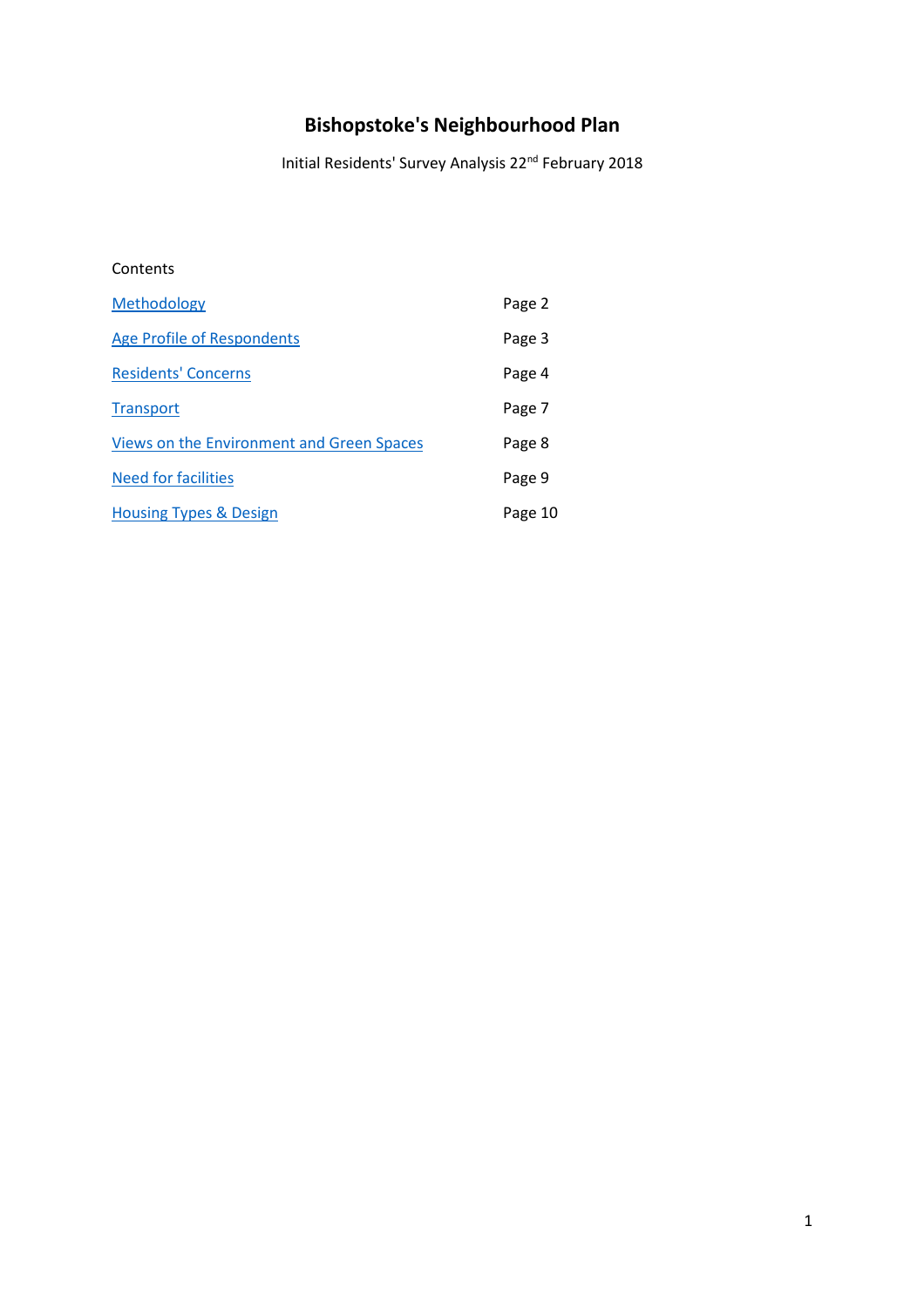# **Methodology**

The survey was devised by the parish council's Neighbourhood Plan Working Group with the aim of learning more about Bishopstoke's residents: what are the issues that concern them, how do they think the village should develop?

Volunteers delivered the survey to every household in Bishopstoke from December 2017. The survey was replicated online. Residents could choose to complete and return the survey delivered to their home, download print and return the survey, using the Neighbourhood Plan's website or complete the survey online from a link on this website.

One reason for having a number of methods for returns was that the Working Group were keen to hear from all residents and so one survey could be returned per person: several could be returned per household. No age limit was set, but the Working Group is considering a separate survey to learn more about the views of children and young people.

Boxes for completed surveys were placed in a number of locations across the village including surgeries, schools and the parish office. The closing date was 31st January 2018.

905 responses were received.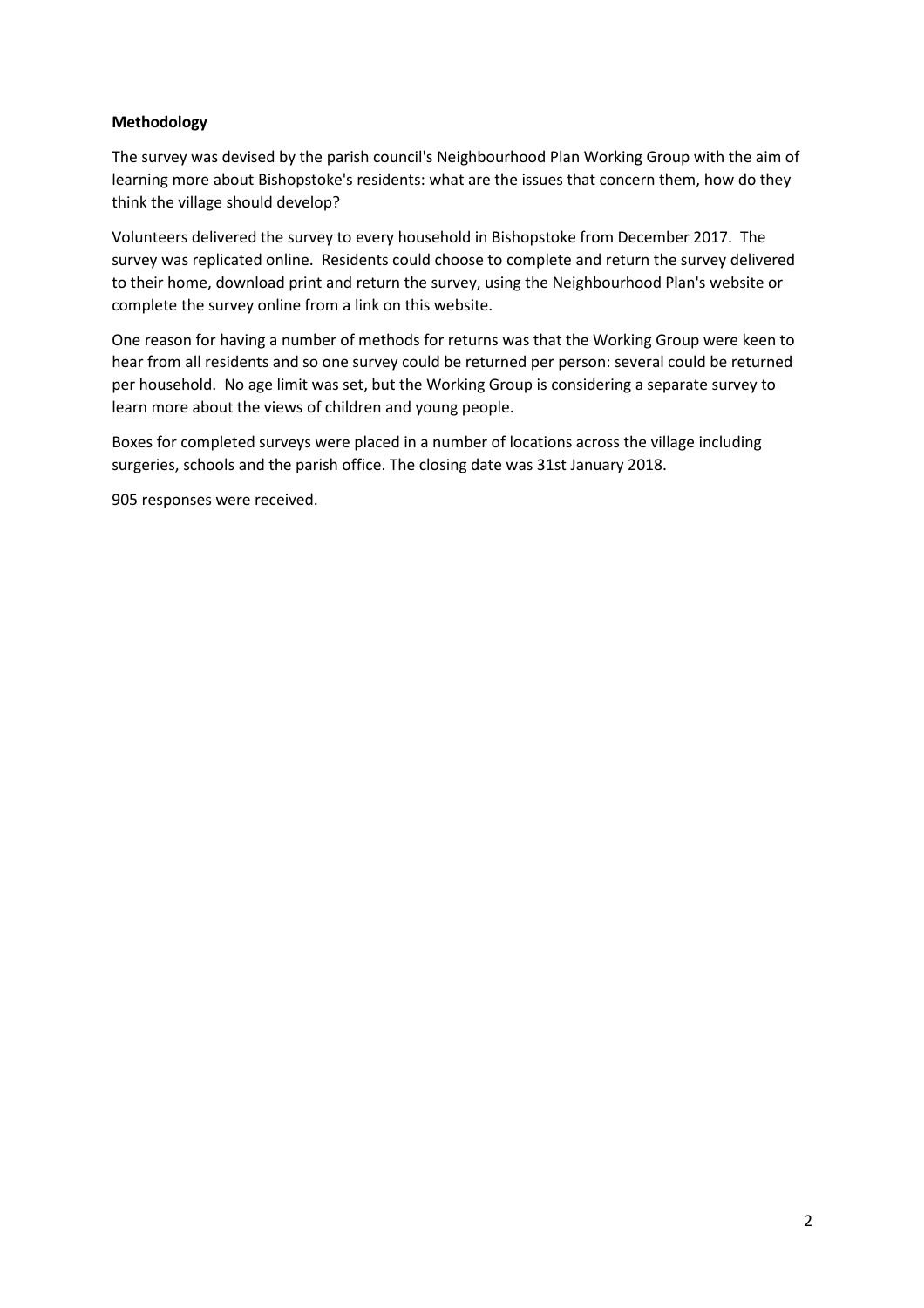# **Age Profile of Respondents**

| Age band   | <b>Number of respondents</b> | % respondents |
|------------|------------------------------|---------------|
| Under 18   | 13                           | 1.4%          |
| 18 to 24   | 16                           | 1.8%          |
| 25 to 34   | 52                           | 5.8%          |
| 35 to 44   | 111                          | 12.3%         |
| 45 to 54   | 123                          | 13.6%         |
| 55 to 64   | 201                          | 22.2%         |
| 65 to 74   | 225                          | 24.9%         |
| 75 or over | 164                          | 18.1%         |

n = 905

To assess how this compared to the population of the village, these numbers were compared to the age profile from the Census returns of 2011. Under 18s were excluded from this comparison as the Working Group had already identified that a different methodology would be needed to understand the views of children and young people.

Older people were over represented and younger people were under represented:

| Age band   | % survey respondents | % population of Bishopstoke,<br>based on Census returns 2011 |
|------------|----------------------|--------------------------------------------------------------|
| 18 to 24   | 1.8%                 | 10.1%                                                        |
| 25 to 44   | 18.3%                | 30.6%                                                        |
| 45 to 64   | 36.3%                | 37.0%                                                        |
| 65 to 74   | 24.9%                | 11.0%                                                        |
| 75 or over | 18.1%                | 11.4%                                                        |

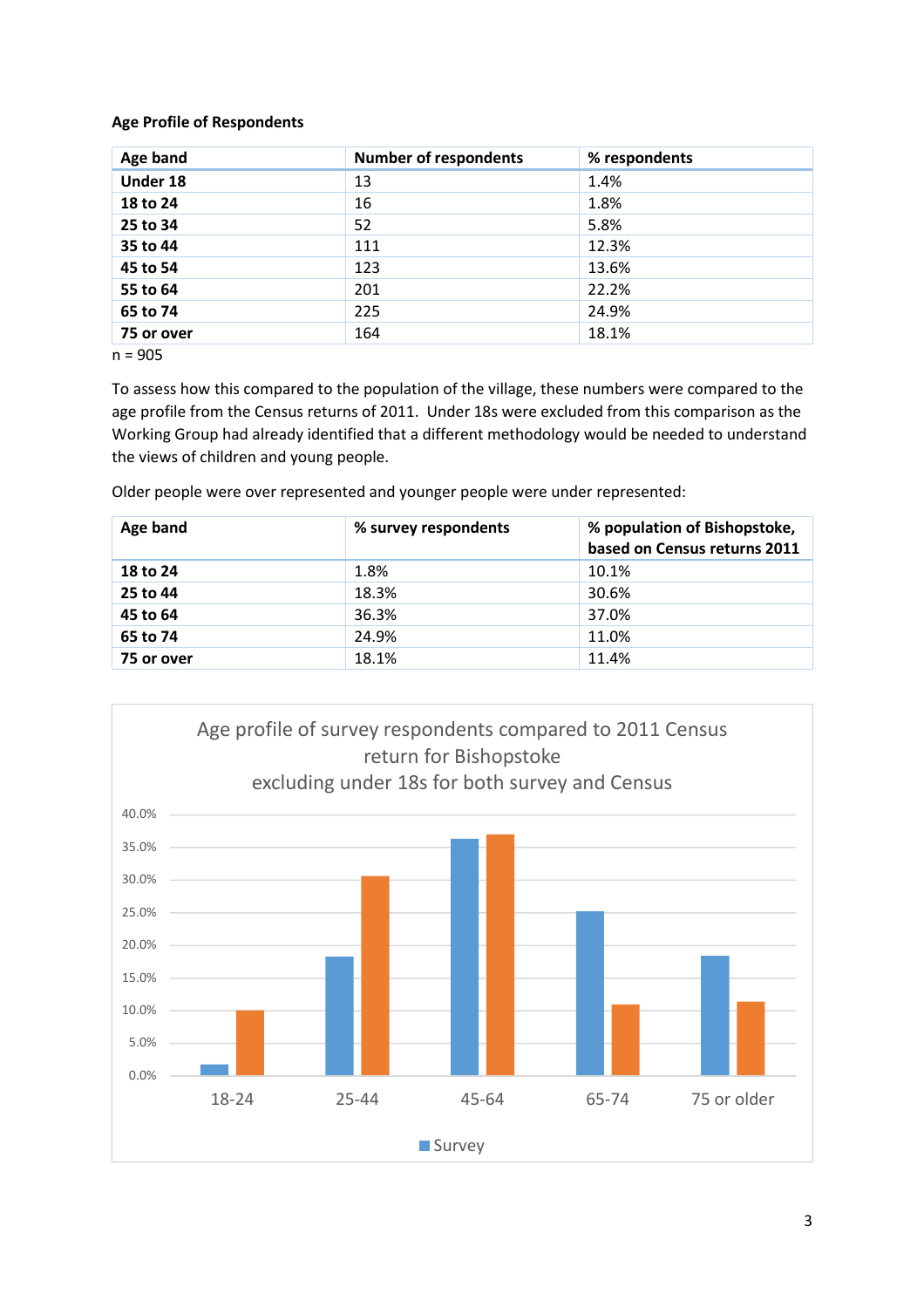#### **Residents' Concerns**

There were two opportunities for residents to highlight the issues that were of concern to them: a ratings scale for a number of areas and a free text box at the end where residents were invited to specify what would in their view improve Bishopstoke the most.

**Traffic congestion** was the biggest concern in both sections. 351 respondents, 38%, specified traffic congestion in the free text section. 86.3% of respondents selected "Very Concerned" for traffic congestion in the ratings scale section. Only 1.6% were "Not concerned" and 1.9% did not specify a rating. Bypasses and new routes to Eastleigh were proposed by 8.8% of respondents, half of whom specified the Chickenhall Lane Link Road.

The **condition of roads and pavements** was the second biggest concern in the ratings section with 58% "very concerned". This issue was specified much less in the free text section with 2.5% concerned about the condition of roads and 4.3% concerned about the condition of pavemnets.

In the free text section, the second biggest concern was **parking** with 15.9% specifying concerns. This linked for some respondents to the condition of roads and pavements as well as to grass verges. In the ratings section, parking ranked 3<sup>rd</sup> with 411 "very concerned". Many respondents specified commuter parking as being of most concern and some mentioned the issue of households who have off road parking still parking on the street.

**Concern about new building developments** was the 3<sup>rd</sup> biggest concern in the free text section, specified by 17.1% of respondents. There was no corresponding issue in the ratings section. Many respondents linked development to loss of green spaces and over development. One respondent was concerned about development south of the village, 19 respondents specified development north of the village.

Protection of green spaces was the  $4<sup>th</sup>$  biggest concern, specified by 11.7% of respondents in the free text section, but with no corresponding issue in the ratings scale.

Only 20.7% of respondents were "very concerned" about **crime and anti-social behaviour**. Litter, cleanliness and vandalism were specified by 45 respondents in the free text section.

The **condition of community buildings** was the second least concerning issue.

Main Road Public Transport Chickenhall Lane Routes Bus Access to Eastleigh Community Wildlife Local Paths Bishopstoke Road Rush Hour HOUSES Doctors Surgeries ParkingRiver **Traffic CongestionLitter** Fair Oak Play Areas Pavements Able **Green Spaces Air Pollution Council Bishopstoke Rd**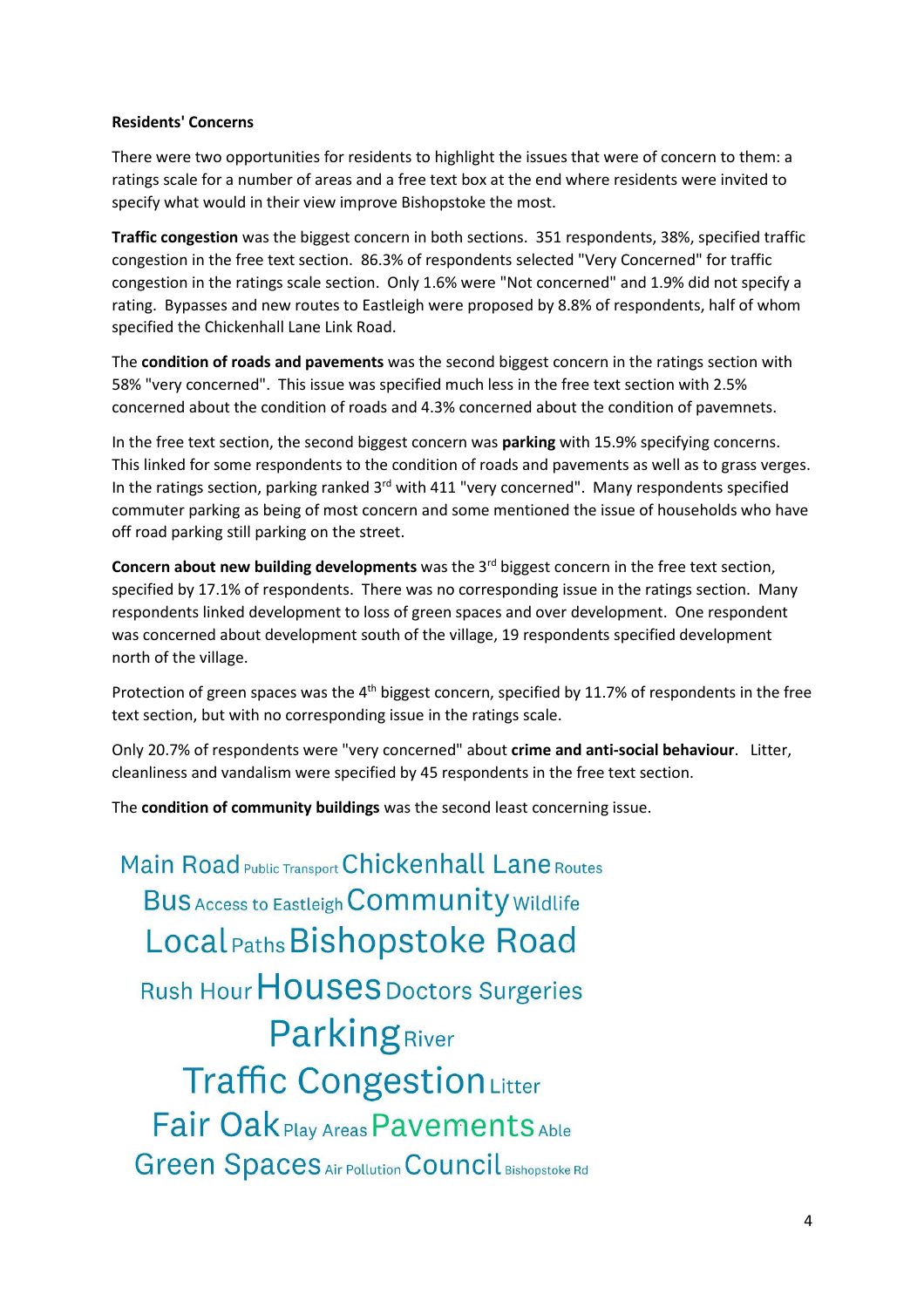| Issue (in descending order of  | No view   | <b>Not</b> | Less      | Concerned | Very      |
|--------------------------------|-----------|------------|-----------|-----------|-----------|
| concern)                       | expressed | concerned  | concerned |           | concerned |
|                                |           |            |           |           |           |
| Levels of traffic congestion   | 1.88%     | 1.44%      | 2.76%     | 7.62%     | 86.30%    |
| The condition of roads and     |           |            |           |           |           |
| pavements                      | 2.87%     | 2.32%      | 10.28%    | 26.30%    | 58.23%    |
| Availability of car parking    | 5.75%     | 9.61%      | 14.03%    | 25.19%    | 45.41%    |
| The speed of traffic           | 7.29%     | 7.40%      | 18.45%    | 28.40%    | 38.45%    |
| Air pollution                  | 7.85%     | 8.40%      | 18.56%    | 26.96%    | 38.23%    |
| The condition of rights-of-way | 11.82%    | 11.38%     | 22.54%    | 26.74%    | 27.51%    |
| Provision of affordable and    |           |            |           |           |           |
| social housing                 | 10.28%    | 18.67%     | 18.56%    | 18.34%    | 34.14%    |
| Sense of community             | 11.38%    | 9.50%      | 30.39%    | 28.62%    | 20.11%    |
| Crime and anti-social          |           |            |           |           |           |
| behaviour                      | 10.39%    | 12.04%     | 28.95%    | 27.96%    | 20.66%    |
| Cycleway provision             | 10.50%    | 17.24%     | 22.87%    | 27.29%    | 22.10%    |
| Provision of school places at  |           |            |           |           |           |
| secondary level                | 17.13%    | 27.51%     | 18.67%    | 16.91%    | 19.78%    |
| Provision of school places at  |           |            |           |           |           |
| primary level                  | 16.69%    | 27.85%     | 18.56%    | 17.02%    | 19.89%    |
| Provision of school places at  |           |            |           |           |           |
| junior level                   | 16.69%    | 27.96%     | 19.67%    | 16.57%    | 19.12%    |
| The condition of community     |           |            |           |           |           |
| buildings                      | 15.25%    | 21.88%     | 30.28%    | 22.10%    | 10.50%    |
| Provision of childcare places  | 19.12%    | 32.82%     | 20.66%    | 16.13%    | 11.27%    |

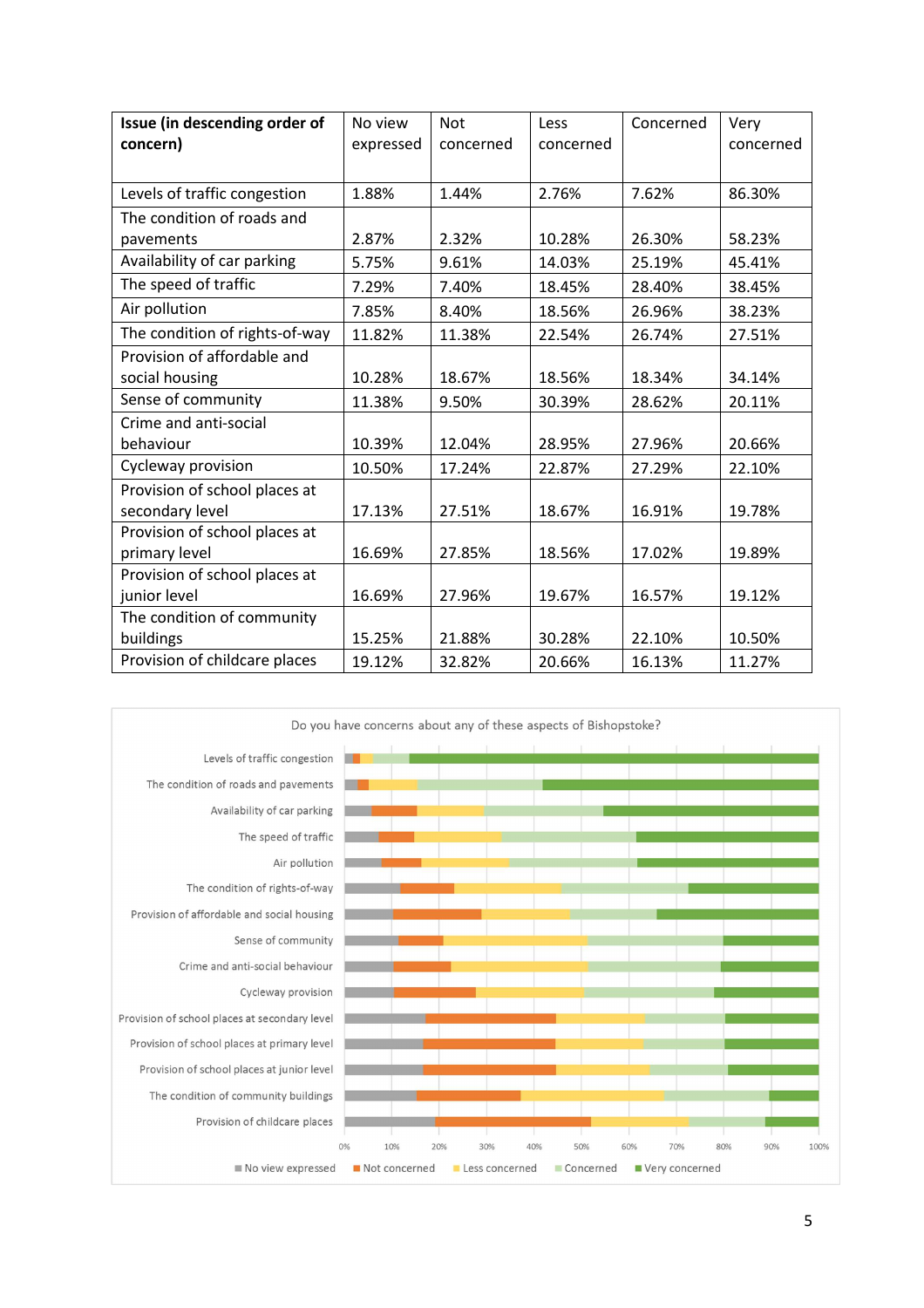| Categorising the results from the free text entry                 | %           | #           |
|-------------------------------------------------------------------|-------------|-------------|
|                                                                   | respondents | respondents |
|                                                                   |             |             |
| Housing: Affordable housing                                       | 0.7%        | 6           |
| Housing: Concerns over future housing developments                | 17.1%       | 155         |
| Traffic: Chickenhall Lane Link Road (specified, subset of "better | 4.3%        | 39          |
| routes")                                                          |             |             |
| Traffic: Better routes or a bypass                                | 8.8%        | 80          |
| Traffic: traffic lights at Riverside                              | 1.3%        | 12          |
| <b>Traffic: Congestion</b>                                        | 38.8%       | 351         |
| Traffic: Cycle paths                                              | 1.7%        | 15          |
| Traffic: Speed, rat running                                       | 4.1%        | 37          |
| More buses                                                        | 2.7%        | 24          |
| Parking                                                           | 15.9%       | 144         |
| More shops                                                        | 2.3%        | 21          |
| Café                                                              | 1.5%        | 14          |
| Condition of roads                                                | 2.5%        | 23          |
| Condition of pavements                                            | 4.3%        | 39          |
| Litter, vandalism, cleanliness                                    | 5.0%        | 45          |
| Policing & crime                                                  | 1.0%        | 9           |
| Grass verges                                                      | 2.4%        | 22          |
| Green space protection                                            | 11.7%       | 106         |
| Surgery - wanting more doctors, more surgeries                    | 5.6%        | 51          |
| Cleaning up the river                                             | 1.1%        | 10          |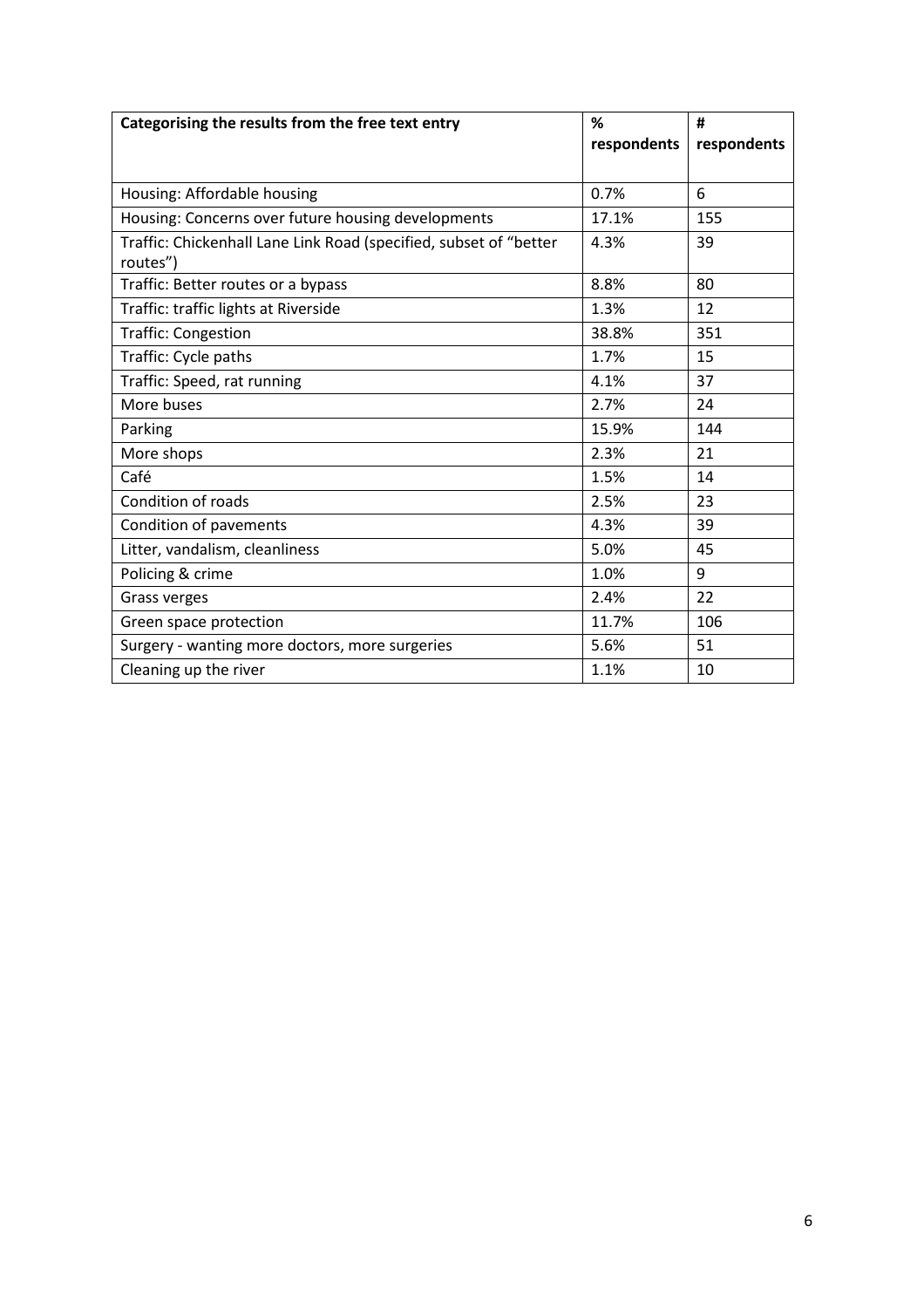# **Transport**

Bishopstoke residents use cars more than any form of transport for work and shopping.



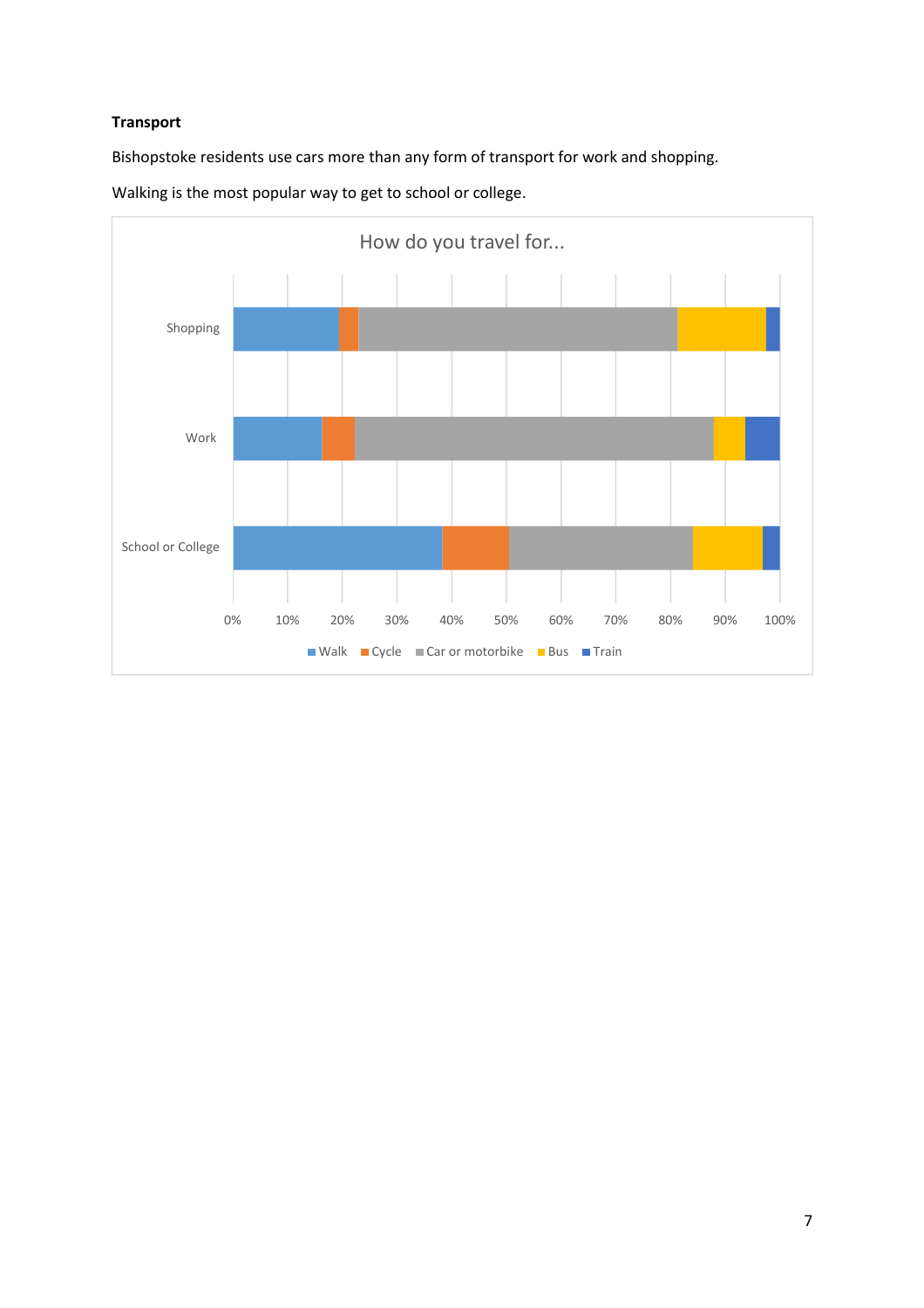#### **Views on the Environment and Green Spaces**

|                                   | No view   | <b>Not</b> | Less      | Important | Very      |
|-----------------------------------|-----------|------------|-----------|-----------|-----------|
|                                   | expressed | important  | important |           | important |
| Protection of rivers              | 1.4%      | 0.7%       | 3.5%      | 8.4%      | 86.0%     |
|                                   |           |            |           |           |           |
|                                   |           |            |           |           |           |
| Protection of woods               | 0.7%      | 0.4%       | 1.1%      | 6.9%      | 90.9%     |
| Protection of wildlife and plants | 1.8%      | 0.4%       | 2.2%      | 10.4%     | 85.2%     |
| that are key to biodiversity      |           |            |           |           |           |
| Retaining and protecting green    | 1.1%      | 0.2%       | 2.4%      | 7.0%      | 89.3%     |
| spaces                            |           |            |           |           |           |
| Retaining access to green spaces  | 1.5%      | 0.7%       | 2.0%      | 9.4%      | 86.4%     |
| through paths and bridleways      |           |            |           |           |           |

An overwhelming number of respondents felt that the protection of green spaces was "very important", especially for the woods where 90.9% specified that protection is "very important".

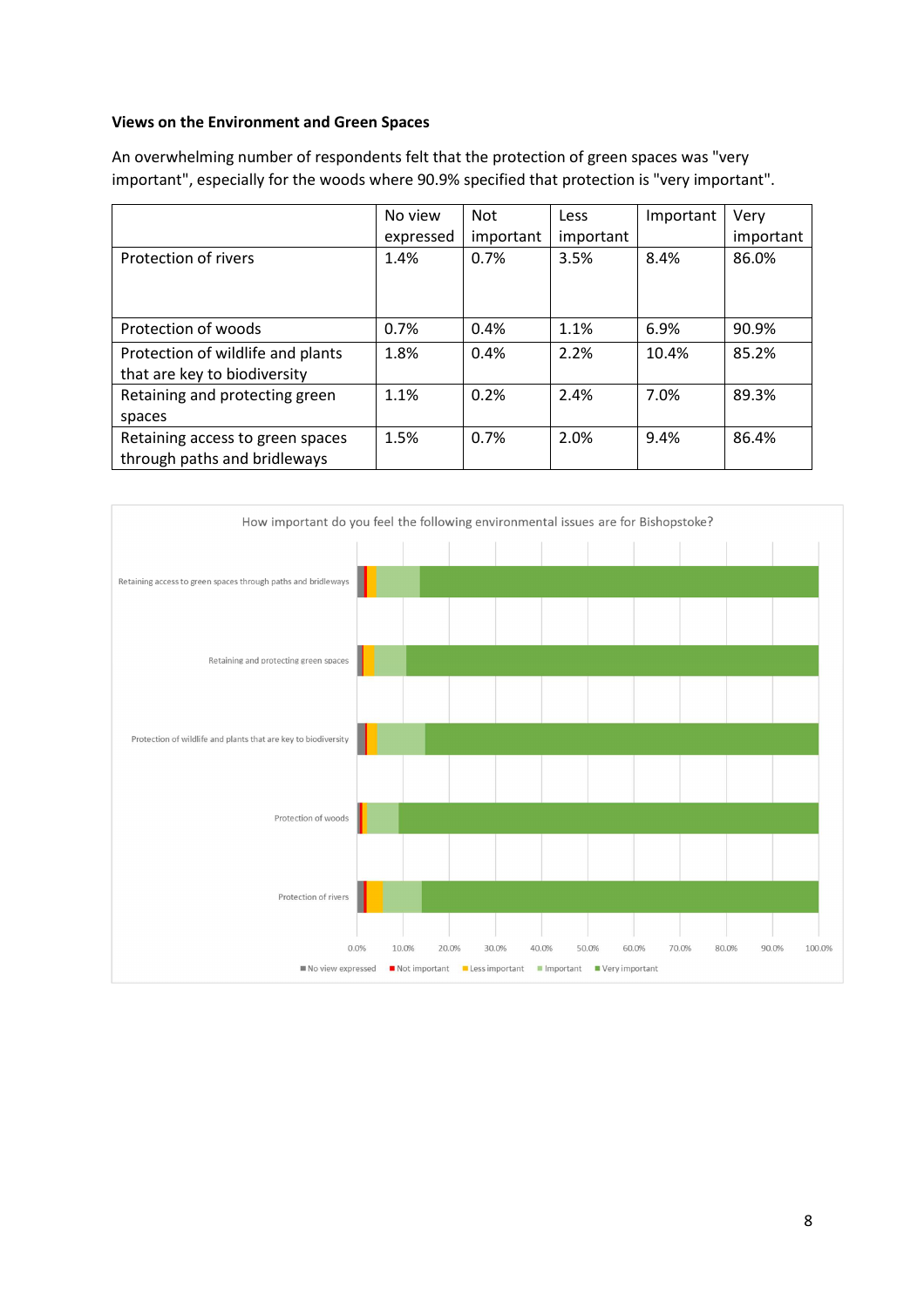# **Need for facilities**

From the ratings table, only "surgeries" had over 50% of respondents expressing "Definitely yes" for more required. Aligning with the free text session, many respondents talked about the availability of appointments, availability of services from the Anchor surgery site and problems with parking at the surgeries.

Several respondents commented on the discontinuation of buses in the Stoke Common area in the free text section.

| In descending order of            | No view   | <b>Not</b> | <b>No</b> | Yes    | Definitely |
|-----------------------------------|-----------|------------|-----------|--------|------------|
| importance                        | expressed | concerned  |           |        | <b>Yes</b> |
| Surgeries and/or walk in          | 2.87%     | 2.21%      | 11.05%    | 18.56% | 65.30%     |
| centres                           |           |            |           |        |            |
| Dentists                          | 9.39%     | 4.31%      | 25.64%    | 22.10% | 38.56%     |
| Local buses                       | 8.84%     | 8.18%      | 27.07%    | 22.76% | 33.15%     |
| Social community facilities (e.g. | 10.28%    | 7.62%      | 24.64%    | 32.27% | 25.19%     |
| community café)                   |           |            |           |        |            |
| Village shops                     | 8.07%     | 9.17%      | 26.52%    | 28.29% | 27.96%     |
| Post offices                      | 8.73%     | 11.82%     | 29.50%    | 21.88% | 28.07%     |
| Recreation grounds and sports     | 12.04%    | 11.71%     | 32.82%    | 27.07% | 16.35%     |
| facilities                        |           |            |           |        |            |
| Play Areas                        | 14.03%    | 11.93%     | 32.38%    | 24.97% | 16.69%     |
| Public houses and/or              | 12.27%    | 15.80%     | 31.05%    | 23.43% | 17.46%     |
| restaurants                       |           |            |           |        |            |
| Allotments                        | 12.82%    | 14.25%     | 36.80%    | 21.10% | 15.03%     |
| Pharmacies                        | 12.71%    | 16.57%     | 39.45%    | 18.90% | 12.38%     |
| Cemeteries                        | 15.69%    | 19.23%     | 37.68%    | 18.34% | 9.06%      |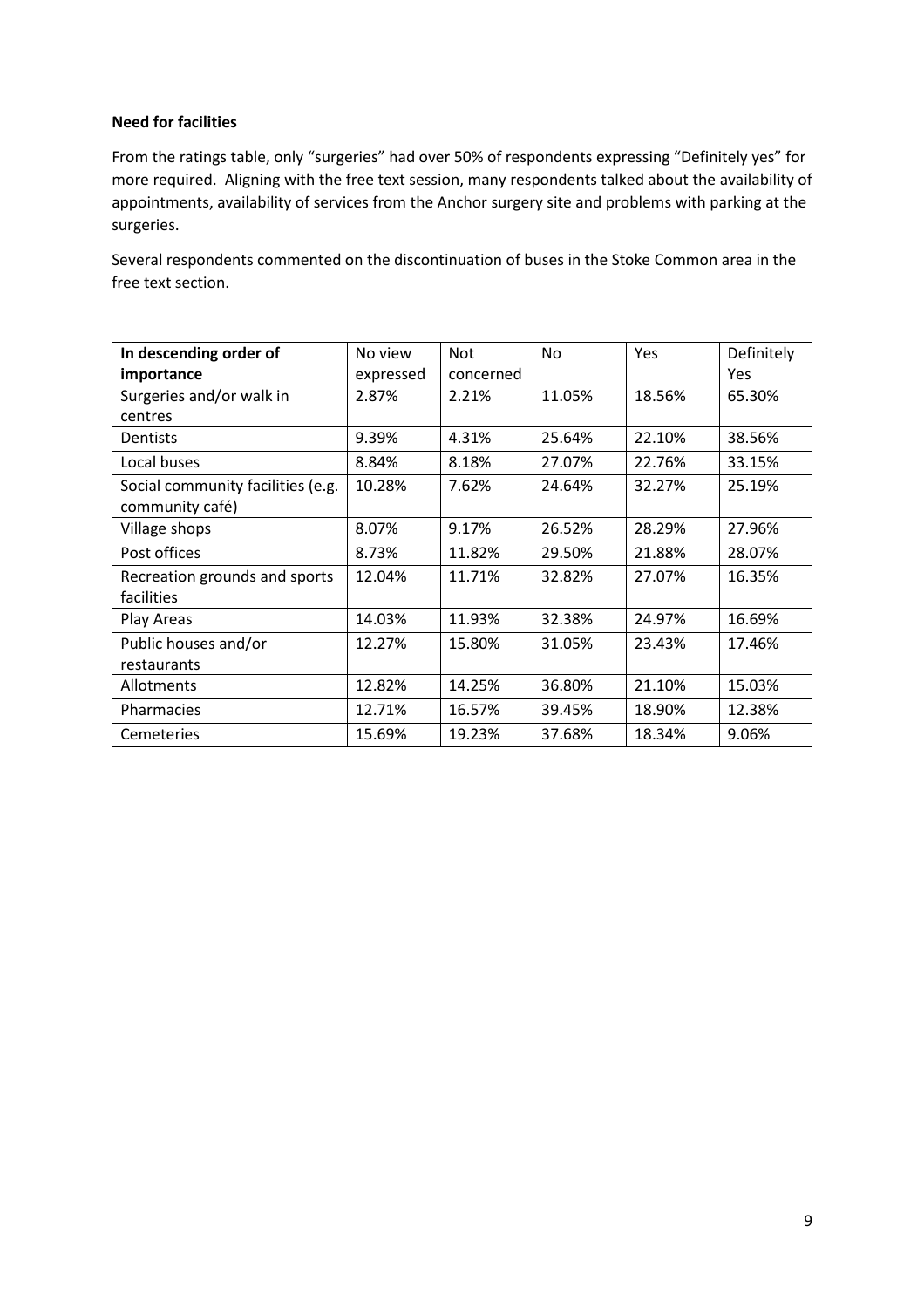# **Housing Types & Design**

Affordable housing, affordable retirement accommodation, small houses and sheltered/care accommodation were preferred.

For design features, off-road parking, a garden and being limited to two storeys scored well.

| In order of need                          | No view | No need | Less  | Need  | Strong |
|-------------------------------------------|---------|---------|-------|-------|--------|
|                                           | express |         | Need  |       | Need   |
|                                           | ed      |         |       |       |        |
| Affordable market housing (based on local | 8.2%    | 11.0%   | 12.6% | 21.8% | 46.4%  |
| incomes)                                  |         |         |       |       |        |
| Affordable retirement accommodation       | 8.2%    | 15.5%   | 18.0% | 22.3% | 36.0%  |
| Small houses (1 or 2 beds)                | 10.5%   | 15.0%   | 17.8% | 27.4% | 29.3%  |
| Sheltered and care accommodation          | 10.4%   | 14.7%   | 20.3% | 23.6% | 30.9%  |
| Social housing                            | 12.9%   | 19.4%   | 23.1% | 16.2% | 28.3%  |
| Medium houses (3 beds)                    | 12.9%   | 17.7%   | 20.6% | 29.0% | 19.9%  |
| <b>Flats</b>                              | 16.2%   | 27.1%   | 26.7% | 18.0% | 11.9%  |
| Large houses (4 or more beds)             | 17.1%   | 42.2%   | 25.3% | 9.4%  | 6.0%   |